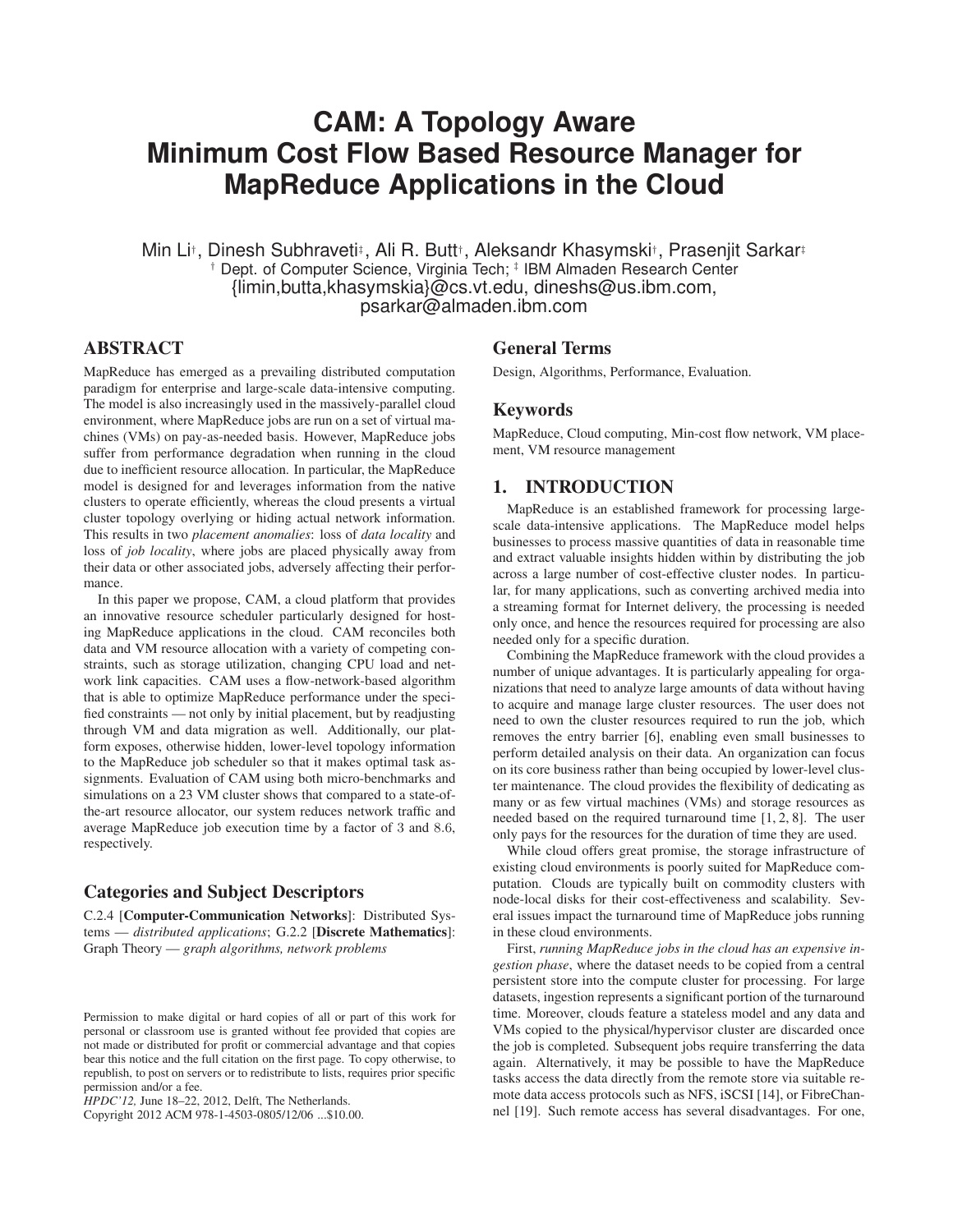all data would have to be accessed over the network. MapReduce model achieves its efficiency by ensuring that tasks can access their data locally. Thus, fetching data over the network severely affects job performance. Furthermore, the bisectional bandwidth between the compute cluster and the central store can easily become a bottleneck. A large number of tasks, all accessing their data from the central store, can quickly saturate the link and render the system inefficient.

A further alternative is to co-locate the data with the compute cluster. However, spreading out the data across the local disks of cluster nodes constrains the scheduling choices available for placing VMs. VMs accessing the data located on a particular node must all be placed on that node, but other constraints such as amount of memory or licenses may not permit this. Providing reliability of persistent data located on the hypervisor cluster is also a challenge. Data stored on a centralized storage device is typically protected from disk failures through internal replication. Providing a similar replication facility across disjoint local file systems storing the data is difficult. A cluster file system may be used to combine the local storage attached to individual nodes in the cluster, but most existing cluster file systems are designed for a central storage model in a storage area network (SAN), and perform poorly on local storage [4]. For example, cluster file systems typically stripe files across all available disks in the cluster to maximize throughput, whereas such a strategy limits the performance in commodity clusters where network is the bottleneck.

Similar issues also apply to the VM images that compose a MapReduce job. The virtual image files need to be copied to the hypervisor nodes before starting a job, which introduces a very high startup latency. As before, running directly from the remote storage is not a scalable solution and co-locating the images with the cluster limits scheduling choices.

Second, *the cloud masks the physical topology of the underlying infrastructure*, which can potentially inhibit optimal scheduling of MapReduce tasks. The MapReduce model is designed for and leverages information from the native clusters to operate efficiently, whereas the cloud presents a virtual cluster topology. For instance, the VMs associated with a job may be placed across multiple racks. However, this information is not typically visible to the application. Furthermore, the cloud may also change the initial assignment by migrating the VMs to different nodes in the cluster based on runtime load and other constraints. While these functions add flexibility, they also make application-level scheduling challenging. This results in two *placement anomalies*: (1) Loss of data locality, where a task may be placed away from the physical location of its data; and (2) Loss of job locality, where a task may be placed away from the physical locations of other tasks that it communicates with. Map-intensive jobs are adversely affected by loss of data locality and reduce-intensive jobs are impacted by loss of job locality.

Third, *the multi-tenant cloud environment may result in interference between MapReduce applications* and other applications sharing the environment. Scheduling decisions made at the beginning of the job may become invalid during the course of the job, when VMs are migrated around or due to changing workloads. An optimal allocation of resources might become suboptimal leading to poor performance.

In order to efficiently address aforementioned issues, we present CAM, a platform that is designed to host MapReduce applications in the cloud. CAM provides a cluster file system that supports a uniform file system name-space across the cluster by integrating the discrete local storage of the individual nodes. The shared file system enables a VM to be placed on any cluster node or subsequently migrated as necessary. We leverage GPFS [10] in CAM to query and specify the physical locations of an image and its replicas, which can then be used for CAM-directed placement of VMs and data.

CAM avoids the placement anomalies with an innovative resource scheduler for the cloud, especially designed for improving the performance of MapReduce jobs. Specifically, this paper makes the following contributions:

- CAM adopts a three level approach to maximize locality. (1) **Data placement:** Data is placed within the cluster based on offline profiling of the jobs that most commonly run on the data. Rather than accommodating an arbitrary data placement, strategically placing the data can significantly improve locality. (2) **VM/job placement:** For a given job, CAM selects the best possible physical nodes to place the set of VMs that represent the job. (3) **Task placement:** In order to further minimize the possibility of a placement anomaly, CAM exposes, otherwise hidden, *compute, storage, and network* topologies to the MapReduce job scheduler such that it makes optimal task assignments. This is crucial as, for example, what appears to be a directly attached local disk within a VM could in fact be physically located on a different node.
- CAM reconciles resource allocation with a variety of other competing constraints such as storage utilization, changing CPU load and network link capacities using a flow-networkbased algorithm that is able to simultaneously satisfy the specified constraints. Each placement decision not only considers the existing data and VM assignments in the cluster, but also evaluates the cost of readjusting existing assignments in response to data movement and VM migration to derive the best net configuration possible.
- We evaluate CAM using both micro-benchmarks and simulations on a 23 VM cluster. We show that compared to a state-of-the-art resource allocator, our system reduces network traffic by up to 3 times, and achieves 8.6x speedup of MapReduce jobs on average.

The rest of the paper is organized as follows. Sections 2 and 3 provide an overview of CAM's architecture and usage model. Section 4 details the design of data and VM placement techniques used in CAM. Section 5 presents our experimental results. Finally, we summarize related work in Section 6 and conclude in Section 7.

## **2. ARCHITECTURE**

CAM is designed as an extension to IBM ISAAC product [12]. ISAAC implements key cloud functions such as creating and deleting VMs and their persistent volumes, placing the VMs based on load and capacity, maintaining availability of cloud services through clustering and fail-over mechanisms. The architectural components of CAM are implemented as extensions to related counterparts in ISAAC. In particular, we have integrated ISAAC with the GPFS-SNC [10] file system to provide a suitable cluster file system needed by CAM, and have extended ISAAC to support data and VM placement based on techniques we describe in Section 4. Figure 1 illustrates the components of CAM and their interactions when deployed in a cloud environment. The physical resources supporting the cloud consists of a cluster of hypervisor (physical) nodes with local storage directly attached to the individual nodes.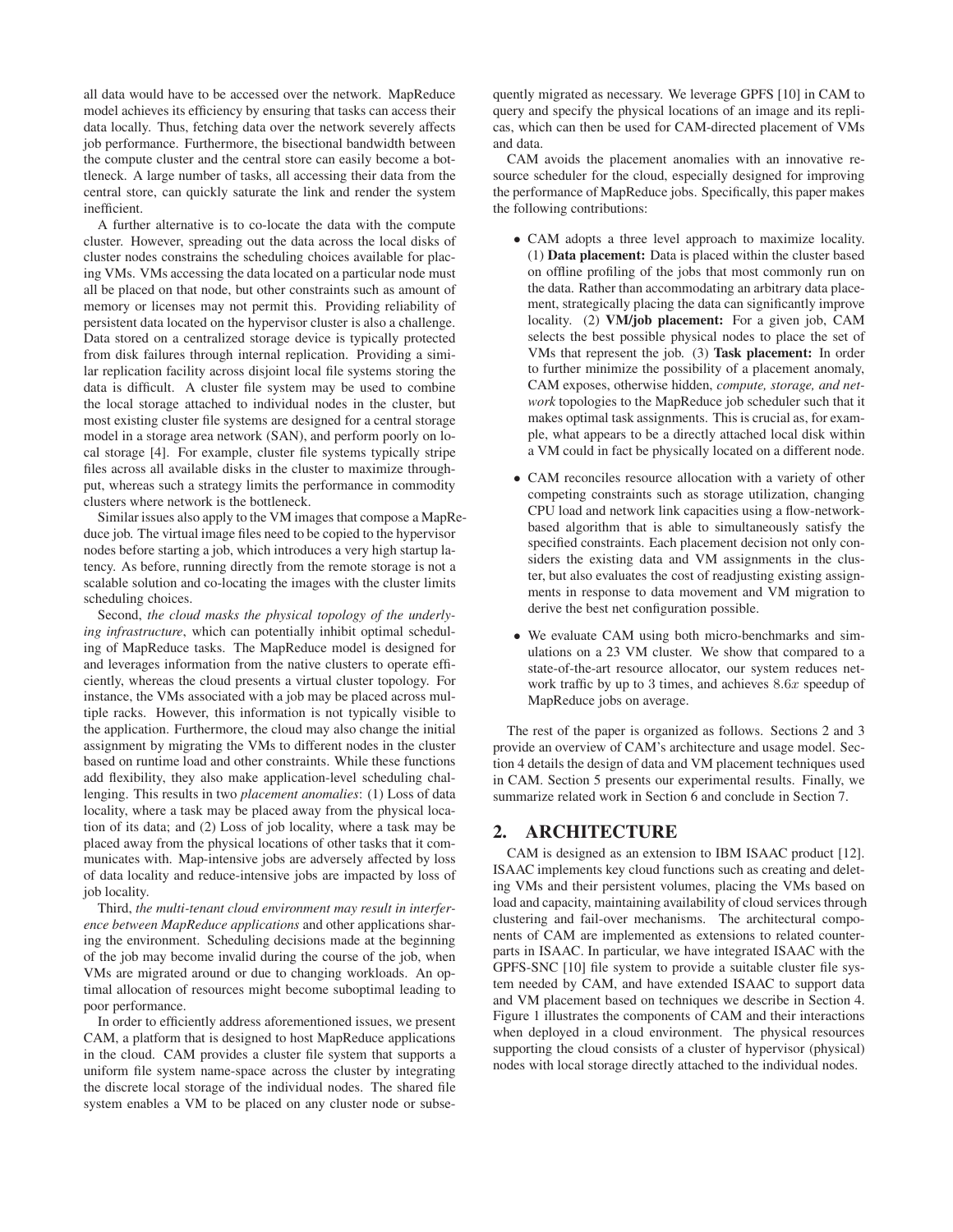

**Figure 1: CAM architecture components.**

## **2.1 GPFS-SNC Storage Layer**

CAM uses GPFS-SNC [10] to provide its storage layer. GPFS-SNC is designed as a cloud storage platform, which supports timely and resource-efficient deployment of VMs. GPFS-SNC manages the local disks directly attached to a cluster of commodity physical machines. More specifically, it has a number of unique features that make it a cloud-friendly storage system. First, GPFS-SNC supports co-locating all blocks of a file at one location, rather than stripping the file across machines. This enables a VM I/O request to be serviced locally from the stored location instead of remotely from physical hosts across the network. CAM leverages this feature to ensure that co-located VM images are stored at one location and can be accessed efficiently. Second, GPFS-SNC supports an efficient block-level pipelined replication scheme, which guarantees fast distributed recovery and high I/O throughput through fast parallel reads. This feature is useful for CAM for achieving efficient failure recovery. Finally, GPFS-SNC specifies a user-level API that can be used to query the physical location of files. CAM uses this API to determine actual block location, and uses this information to infer storage closeness for data and VM placement.

#### **2.2 Topology Awareness**

MapReduce task scheduler uses the topology information of the cluster nodes to decide task assignments. The information is supplied by the user as a part of the job configuration file when the job is submitted. However, in an attempt to abstract hardware level details and present a simple interface to the user, existing cloud implementations do not expose the information about the topology of the cluster or the actual placement of VMs to the MapReduce scheduler [2]. Furthermore, the initial configuration provided by the user may become stale when the VMs are moved later.

CAM addresses these issues with three main components that together provide topology awareness as shown in Figure 1. First, the *CAM topology server* provides the additional topology information required to enable the MapReduce scheduler to place the tasks optimally. The topology server is an integral component of the ISAAC cloud service infrastructure and provides a REST interface, which the scheduler invokes. The information exposed by the topology server consists of network and storage topologies, and other dynamic node-level information such as CPU load. Second, a set of agents running on the physical nodes of the cluster periodically collect and convey to the topology server, a variety of pieces of data about the respective node, such as utilization of outbound/inbound network bandwidth, IO utilization and CPU/memory/storage load. The topology server consolidates the dynamic information it receives from the agents and serves it along with topology information about each job running in the cluster. The topology information is derived from existing VM placement configuration. Third, a new MapReduce task scheduler interfaces with the topology server to obtain accurate and current topology information. The scheduler readjusts task placement accordingly whenever a change in the configuration is observed. Note that CAM needs to provide a different scheduler because the standard MapReduce scheduler is designed to make the placement decisions only based on a static configuration file and only at the beginning of the job [9]. While the MapReduce task scheduler is modified to leverage the topology and physical host resource utilization information in CAM, the MapReduce applications can run without any modification.

The **network topology** information is represented by a distance matrix that encodes the distance between each pair of VMs as crossrack, cross-node, or cross-VM. Current MapReduce task schedulers consider rack and node localities but lack the notion of VM locality. When two VMs are placed on the same node, they are connected through a virtual network connection implemented as a part of the hypervisor. By virtue of the fact that the VMs share the same node hardware, the virtual network provides a high-speed medium that is significantly faster than the inter-node or inter-rack links. The network traffic between the VMs on the same node does not have to pass through the external hardware link. The network virtual device simply forwards the traffic in-memory through highly optimized ring buffers. CAM extends the MapReduce scheduler to consider this fine-grain locality information to make optimal placement choices for the tasks.

The **storage topology** information is provided as a mapping between each virtual device containing the dataset and the VM to which the device is local. In the native hardware context, a SATA disk attached to a node can be directly accessed through the PCI bus. In the cloud, however, the physical blocks belonging to a VM image attached to a VM could be located on a different node. Even though a virtual device might appear to be directly connected to the VM, the image file backing the device could be across the network, and potentially closer to another VM in the cluster than the one it is directly attached to in the virtual setup. The topology server queries the physical image location through the GPFS API and presents the information to the MapReduce scheduler.

The specific APIs provided by the topology server is described in Table 1. get\_V M\_distance, provides MapReduce task scheduler with hints of the network distance between two VMs. The distance is estimated based on observed data transfer rates between the VMs, and is expressed in units of bandwidth. get\_block\_location, enables MapReduce to get the actual block location instead of the location of a VM, thus guaranteeing data locality. The rest of the calls are used to facilitate the MapReduce task scheduler to query the I/O and CPU contention information related to network and disk utilization. The MapReduce task scheduler can leverage this additional information to make smarter decisions, such as placing I/O intensive tasks on physical hosts that have idle I/O resources.

#### **3. CAM USAGE MODEL**

CAM is a cloud platform with specific interfaces and support for running MapReduce jobs. The dataset to be processed is initially placed on GPFS. This is in contrast to most cloud models, which segregate storage and compute resources, and require the dataset to be moved from the storage cloud to the compute cloud for processing. Co-locating storage and compute clusters avoids the expensive ingestion phase for each job run. Data placed in this manner can be used by each subsequent job in CAM.

The placement of data is driven by the nature of MapReduce jobs that are typically run on the data. For instance, if the dataset is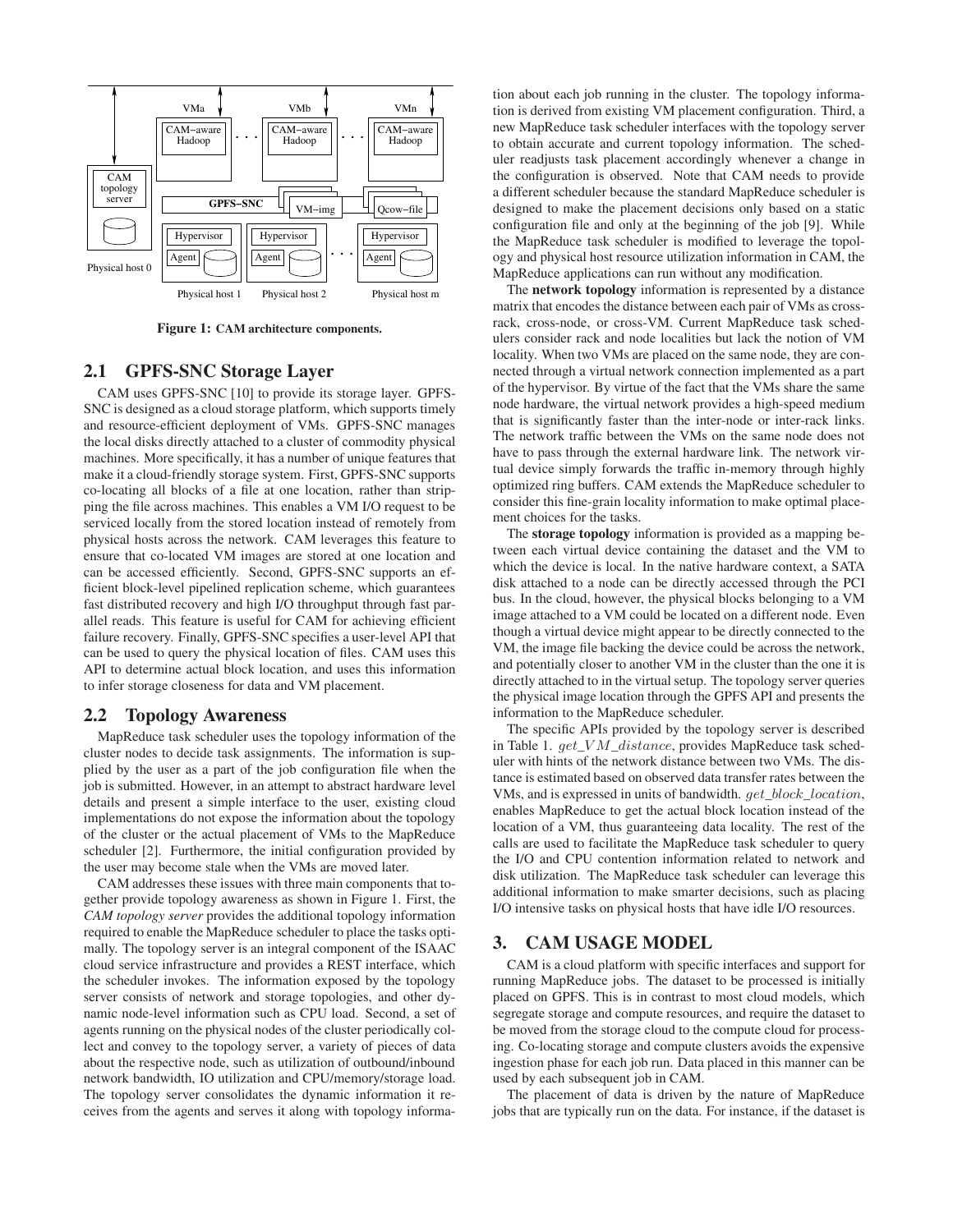| API                                                   | Description                                    |
|-------------------------------------------------------|------------------------------------------------|
| int get_VM_distance(string vm1, string vm2)           | Returns the distance between two VMs.          |
| struct block_location get_block_location(string src,  | Returns the actual location of blocks.         |
| long offset, long length)                             |                                                |
| int get_vm_networkinfo(string VM, struct networkinfo) | Returns the network utilization information of |
|                                                       | physical host on which the VM is running.      |
| int get_vm_diskinfo(string vm, string device, struct  | Returns disk utilization information.          |
| diskinfo)                                             |                                                |
| int get_VM_cpuinfo(string vm, struct cpuinfo)         | Returns CPU utilization information of the     |
|                                                       | physcial host on which the VM is running.      |

**Table 1: The key APIs provided by CAM to the MapReduce scheduler.**



**Figure 2: Setup of CAM for supporting MapReduce in the cloud.**

primarily used as input for various pattern search jobs, data locality is likely to be more important than task locality. The user can specify the nature of expected workloads, or the workload characteristics can be automatically derived based on previously observed I/O patterns.

The user submits a MapReduce job by providing the application, e.g., relevant java class files, indicating a previously uploaded dataset corresponding to the job, and the number and type of VMs to be used for the job. Each VM typically supports several MapReduce task slots depending on the number of virtual CPUs and virtual RAM allocated to the VM. The more the number of VMs assigned to a job, the quicker the job finishes.

CAM determines an optimal placement for the set of new VMs requested by the user by considering a variety of factors such as current workload distribution among the cluster nodes, distribution of the input dataset required by the job, and the physical locations of the required master VM images. The images required to boot the VMs on the selected nodes are created from the respective master images using a copy-on-write mechanism provided by GPFS, which allows fast provisioning of a VM image instance without requiring a data copy of the master image. The job class files are copied into the cloned VM image by mounting the image as a loopback file system. These changes are private to the cloned image. Next, the data images are attached to the VMs and the respective device files are mounted within the VM for the MapReduce tasks to access the data contained within them.

Figure 2 illustrates the setup. Each machine is equipped with local disks. There is a distributed file system installed on top of these physical machines. The VM image files are stored in the distributed file system. Moreover, there is a cloud manager that allocates the resources for MapReduce jobs, and manages the data placement and VM placement.

## **4. MIN-COST FLOW BASED PLACEMENT**

In this Section, we present how CAM manages Data and VM placement using a min-cost flow based approach. In our model, we assume that it is possible for the cloud provider to profile a job and estimate its characteristics such as job type (Map-Reduce intensive, Map intensive, or Reduce intensive), and input, output and intermediate data sizes. For our current implementation, we rely on user-provided or predetermined job descriptions to identify a job's type. However, the system can be easily extended to determine the amount of time an application spends in different phases (Map, Reduce), and use this information to determine a job's type. For example, a job that spends more than 30% of the time in Map can be considered as Map-intensive.

#### **4.1 Data Placement**

We express the problem of optimally placing data in a given cloud cluster architecture as an instance of the well-known mincost flow problem [13]. To achieve this, we break down the placement problem into three sub-problems, namely guaranteeing VM closeness, avoiding hotspots, and balancing physical storage utilization according to different job types. We capture the three constraints via similarly named factors in our model. *VM closeness* expresses how close data should be placed to VMs so that the network traffic between the corresponding VMs is minimized. *Hotspot factor* expresses the expected load on a machine, and identifies machines that do not have enough computational resource to support the VM(s) assigned to them. To avoid a hotspot, data needs to be placed on the least-loaded machine. This can be determined by measuring the current computational resource load of the machine and adding it to the expected computational requirements of the VMs that will work with the data to be placed on the machine. *Storage utilization* expresses the percentage of total physical machine storage space that is in use.

| Job          | VM        | Hotspot | Storage<br>utilization |
|--------------|-----------|---------|------------------------|
| Type         | closeness | factor  |                        |
| MR-intensive | Yes       | Yes     | Yes                    |
| M-intensive  | No        | Yes     | Yes                    |
| R-intensive  | No        | No      | Yes                    |

**Table 2: Significance of considered cost factors for different job types.**

Table 2 shows the significance of the three factors on the performance of different MapReduce workloads. For workloads that are both Map and Reduce intensive, related data should be placed close together and on the least loaded machine. For Map intensive workloads, the data should be placed on the least loaded machine,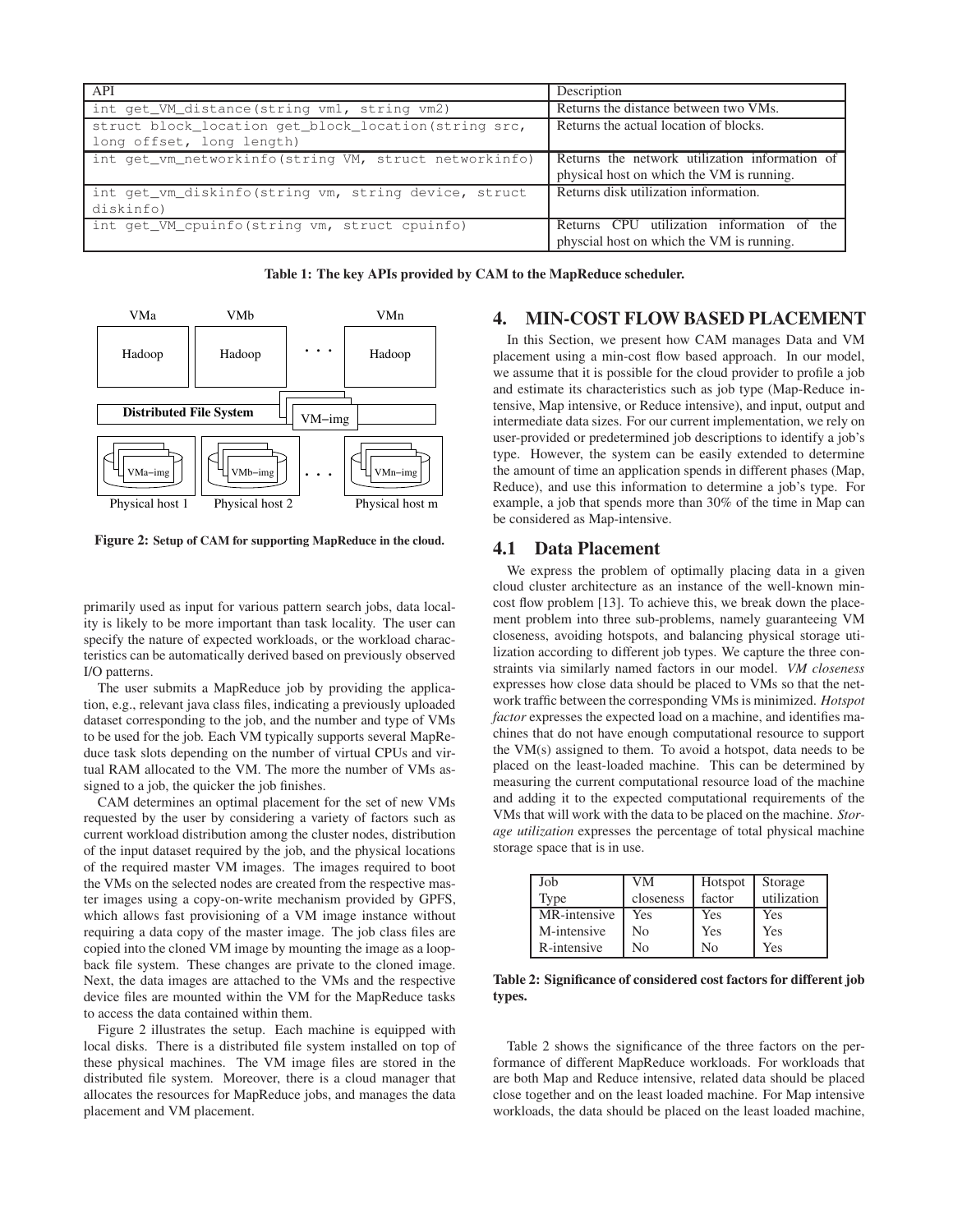but does not necessarily need to be placed close together due to the light shuffle traffic in such workloads. For Reduce intensive workloads, the only concern is the storage utilization of the machine on which the VM is to be placed. For all types of workloads, it is desirable to place data evenly across racks to minimize the need to rearrange data over time for supporting migrating VMs.

We use these factors in constructing a min-cost flow graph that encodes the factors. Then we employ an extended solver to minimize the global cost of the graph, thus solving the original problem of determining how data should be placed in the virtualized cloud.



**Figure 3: Sample network topology for data placement.**



**Figure 4: Flow graph for sample data placement.**

Figure 3 shows a sample network topology, which consists of six physical nodes  $(p_1, \ldots, p_6)$  organized into three racks  $(r_1, r_2, r_3)$ with one master rack/switch  $(r_4)$  connecting the racks. Note that our model can support any topology where the network traffic can be estimated. There are several challenges when min-cost flow is used in our problem space. First, the three factors described above have to be encoded into the graph. Second, the correlation between different VMs images placement has to be encoded (which is shown to be non-trivial [13]). The flow-network model is aimed at minimizing the flow cost, however, we employ the model to also consider VM closeness as an objective, which requires it to solve correlated constraints, i.e., a set of VMs would have to be placed together, but it does not matter where. Third, the three factors capture different costs that are not directly comparable to each other. For instance, *VM closeness* of 1 may signify the cost of copying 1 GB of data within a local rack, where as *Hotspot factor* of 1 may signify the cost of using a physical machine that has 1% more load than the least-loaded machine in the cluster. The two costs are clearly not the same. Thus, we need a way to formulate the three factors in the same units for encoding them into a min-flow graph.

In contrast to the extant data placement techniques that work at the granularity of the data blocks, our unit of data placement is a VM image. Such coarse placement is justified in CAM as the goal is to ensure that an entire image is available at one location. Moreover, our underlying storage layer of GPFS-SNC avoids striping the data across different physical machines, thus making block-level placement unnecessary.

We address these challenges as follows. Consider the corresponding min-cost flow graph for Figure 3 as shown in Figure 4. Here, two data items  $d_1$  and  $d_2$  with requests for 5 and 2 VM images, respectively, are submitted to the cloud. The number of VM images requested by a data item is denoted as the data item's *supply* for our flow graph. Conversely, we add a sink node  $S$  to the graph, that can "support" the VMs. The number of VMs that a sink node can handle is assigned as a *demand* value. In our example, S has a demand −7 and is the only place that can receive all the flows. Each flow graph edge has two parameters attached to it, the capacity of the edge and the cost for a flow to go through the edge. The data nodes, represented by  $d_1$  and  $d_2$  in the graph, have outgoing links to each rack with *VM closeness* as costs. The *Hotspot factor* is encoded in the links from the racks to each physical node  $p$  within its range. Note that even though  $r_4$  serves as a switch between the racks, it is shown in the graph as directly connected to all the physical nodes. This is to ensure that the least-loaded machine can be chosen for Map-intensive jobs without being constrained by the network topology. All the physical nodes,  $p_1, \ldots, p_6$ , are linked to the sink node with *Storage utilization* as link costs. Note that there is no direct link from data item node  $d_i$  to the associated physical host  $p_i$ . This is to support scaling up the system, as otherwise the number of links in the graph will increase with increasing number of data items and physical nodes (much faster than the number of racks). Consequently, making it inefficient to solve for min-flow on the graph.

|              | Data set                 | Rack               | Physical            | Sink        |
|--------------|--------------------------|--------------------|---------------------|-------------|
|              | $d_{ii}$                 | $r_k$              | host $p_i$          |             |
| Supply       | $\cdot N_{d_i}$ .        |                    |                     | $(N_{d_i})$ |
| Incoming     | N/A                      | $N_{d_i}$          | Rack                | Physical    |
| link from    |                          |                    |                     | host        |
| Outgoing     | Rack                     | Physical           | Sink                | N/A         |
| link to      | $(N_{d_j}, \alpha_{jk})$ | host               | $(Cap_i, \gamma_i)$ |             |
| (cap., cost) |                          | $(Cap_i, \beta_i)$ |                     |             |

**Table 3: Values assigned to the flow graph for data placement used in CAM.**

Table 3 provides the details of how we encode the various factors and system information in our min-cost flow graph.  $N_{d_j}$  is the number of VM images requested by dataset  $d_i$ .  $\alpha_{ik}$  captures *VM closeness*. The cost,  $\alpha_{jk}$ , of outgoing link from the dataset  $d_j$  to physical host  $p_i$  on which the data is placed on rack  $r_k$  is estimated conservatively by the traffic in the shuffle phase as follows:

$$
\alpha_{jk} = size_{intermediate} * \frac{num_{Reducer} - 1}{num_{Reducer}} * distance_{max}, (1)
$$

where  $distance_{max}$  is the maximum network distance between any two nodes in the rack  $r_k$ , and  $size_{intermediate}$  and  $num_{Reducer}$ are the total size of data output by the Map phase and the number of reducers, respectively, of the MapReduce job running on data set  $d_i$ . Note that given its higher  $distance_{max}$  a higher level rack-/switch, e.g.,  $r_4$  in our example, would have a higher  $\alpha$  than the lower racks, e.g., r1, r<sup>2</sup> and r3, based on this formula. The *Hotspot factor* is captured using  $\beta_i$  for physical node  $p_i$ , and is estimated by the current and expected load as follows: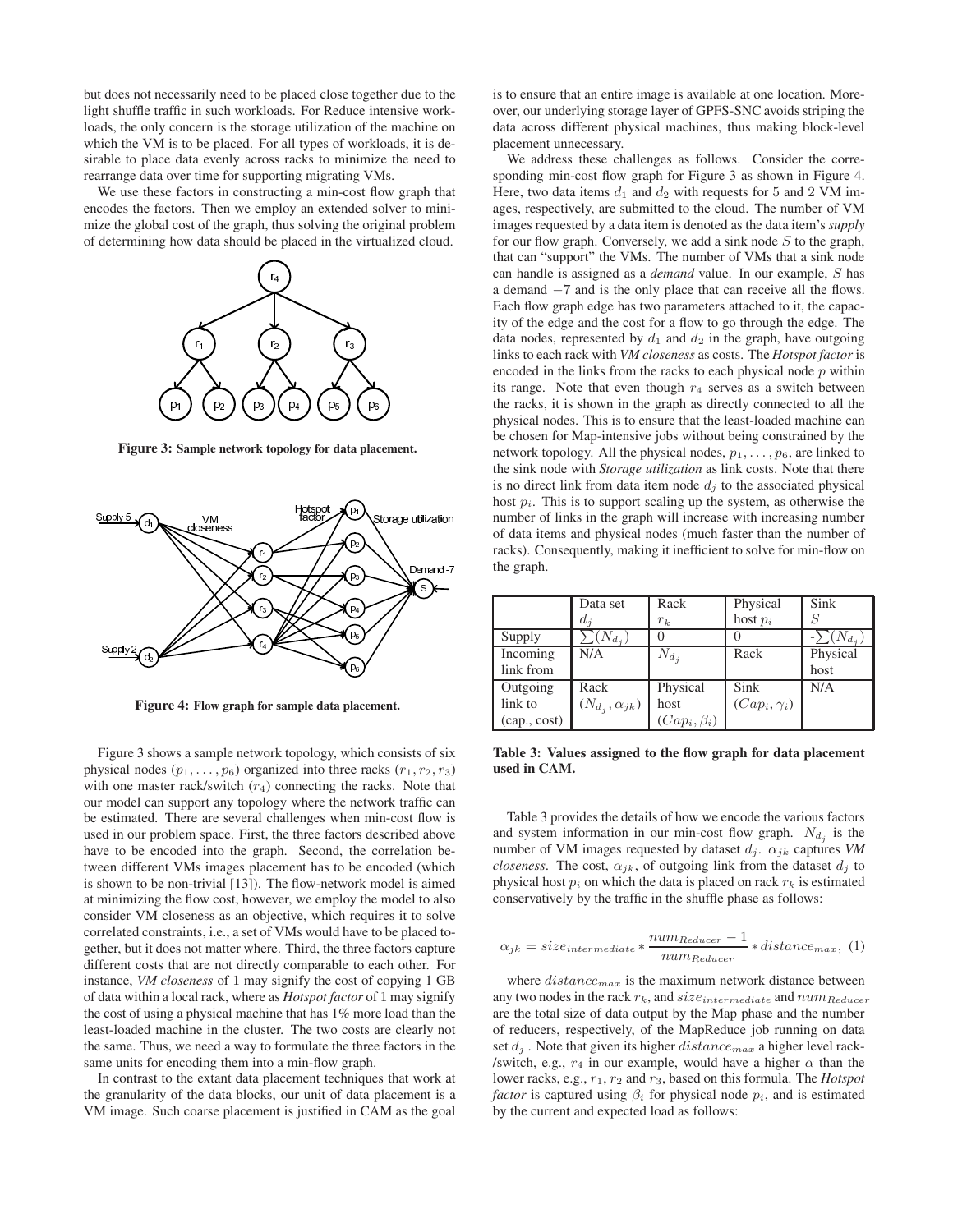$$
\beta_i = a * (load_{exp} + load_{curr} - load_{min}), \tag{2}
$$

where  $load_{curr}$  and  $load_{min}$  represent the current load and minimum current load, respectively.  $a$  is a parameter that acts as a knob to tune the weight of the *Hotspot factor* with respect to other costs. Moreover, based on guidelines from [21] the expected load is determined as  $load_{exp} = \sum_j (\rho_j/(1-\rho_j) * CRes(d_j))$ , where  $\rho_i = \lambda_i / \mu_i$ . Here,  $\lambda_i$  represents the number of  $d_i$ 's associated jobs that arrive within a give time interval,  $\mu_i$  represents the mean time for each VM to process a block, and  $CRes(d_i)$  represents the compute resources required by jobs running on data set  $d_i$ . *Storage utilization* of a physical node  $p_i$  is captured by  $\gamma_i$ , which is determined by the current storage utilization compared with minimum storage utilization of all  $p_i$ s.

$$
\gamma_i = b * (storageUtil_{p_i} - storageUtil_{min})
$$
 (3)

Here, b is another parameter used to fine tune the weight of *Storage utilization* with respect to the other two factors. Finally,  $Cap_i = free space_{p_i}/size_{VMImg}$ , is a conservative estimation of the capacity of each physical host calculated as the ratio of the available storage capacity of  $p_i$  and the size of the VM image. We assume that all VM images have the same size (10 GB in our experiments) when initially uploaded to the cloud.

To enable the graph to capture the correlation between VM image placement for one data request, we extend the solver to take into account an additional parameter for each edge, *split factor*, which specifies whether flows from a node are allowed to be split across different links, and is either *true* or *false*. In our example, *split factor* for all the links from  $d_1$  and  $d_2$  are set to *false*. This implies that all the flows from data nodes will wholly go through one of the  $r_1, \ldots, r_4$ , but will not be split between the racks.

Once a new data upload request comes in, the cloud server updates the graph and computes a global optimal solution. The graph is updated as follows. First, the graph is cleaned of data and state from the previous iteration. This is done by deleting the data nodes that correspond to the datasets that have finished uploading, and their outgoing links from the graph. Next, the cost of the edges corresponding to the *Hotspot factor* and *Storage utilization* of the physical nodes where the data was stored need to be updated using equations 2 and 3. Then, a new data node  $d_i$  is created for the new data upload request with edges to each rack node  $r_k$  with costs calculated based on the above equation 1. Once the graph is updated, a new min-flow value is calculated, which is then used by the cloud scheduler. This process ensures that the cloud scheduler is timely provided with updated information to accommodate varying loads.

#### **4.2 VM Placement**

The goal of VM placement is to maximize the global data locality and job throughput. Our model considers both VM migration and delayed scheduling of a job as part of the optimal solution. Delaying a job is used to explore better data locality opportunities that can arise in the near future, while minimizing time wasted during the waiting. Migrating a VM belonging to a job enables our scheduler to make room for other suitable jobs or to explore better location opportunity. There are two assumptions that we make about how VMs are migrated. First, we assume that once the VMs for a job are allocated, the job will not be suspended or killed. There is no preemption, which guarantees that the job will have some quota of resources at all times during its life span. Second, even if some of the VMs belonging to a job get migrated, their total number remains the same. We model the VM placement as minimum

cost flow problem, which has similar characteristics to the min-cost flow based data placement.

An example graph for VM placement is shown in Figure 5. Each job  $v_i$  is submitted to the system at the source node with the number of requested VMs,  $N_{v_j}$ , as the value of supply. The goal of the VM allocator is to either keep the job unscheduled (allocate 0) or allocate  $N_{v_i}$  VMs for each request. There is a single sink node, S, in the system with demand equal to minus the sum of the supply. The request from each job acts as a flow that goes either through the rack nodes,  $r_k$ , or through the unscheduled nodes,  $u_i$ , and finally to the sink. If a job is unscheduled, none of its VMs are allocated. Otherwise, the flow goes through the physical nodes,  $p_i$ . Each job  $v_j$  has a "preferred" node  $pr_j$  that has outgoing links to a set of physical hosts that would be preferable for  $v_i$  to be scheduled on. Based on the min-cost solution, a allocation scheme with min-cost can be easily derived. If the VMs are allocated to the highest level rack, it implies that the VMs can be allocated arbitrarily to any set of nodes in the VMs under the rack. Once  $v_i$  is scheduled, a "running" node  $(ru_i)$  is added to the graph to keep track of information about the execution of  $v_i$ , which is then used by the solver to direct migration decisions.



**Figure 5: Flow graph for VM placement.**

The job type information is modeled as the cost of the edge from each job to the rack nodes in our flow based graph. The higher level rack has higher cost than the lower lever rack in terms of reduce traffic. We use conservative approximation to compute bounds on data transfer costs. The cost to the highest level rack is estimated by worst case VM arrangement with regards to the map and reduce traffic. Similar rules apply to the lower level rack. The cost of the edges to the unscheduled nodes are set to be increased over time so that delayed jobs get allocated sooner than recently submitted jobs. This cost also controls when a job stops waiting for better locality, and thus offers a knob to tune the trade-off between data locality and latency. The aggregated unscheduled nodes control how many VMs can remain unscheduled, which is another system parameter to control the system resource utilization and data locality tradeoff. The cost of the edges to running nodes set is increased over time and is job-progress aware. For example, a reduce intensive job run during the reduce phase might not be suitable for migration to make room for a contending job request.

Similarly as for data placement, we provide means for expressing the cost of reading data across different level of racks, migrating VMs, and delay scheduling in the same units. For example, we can choose that the copying of 1 GB data across rack local switch costs the same as copying 0.5 GB data across one level higher rack,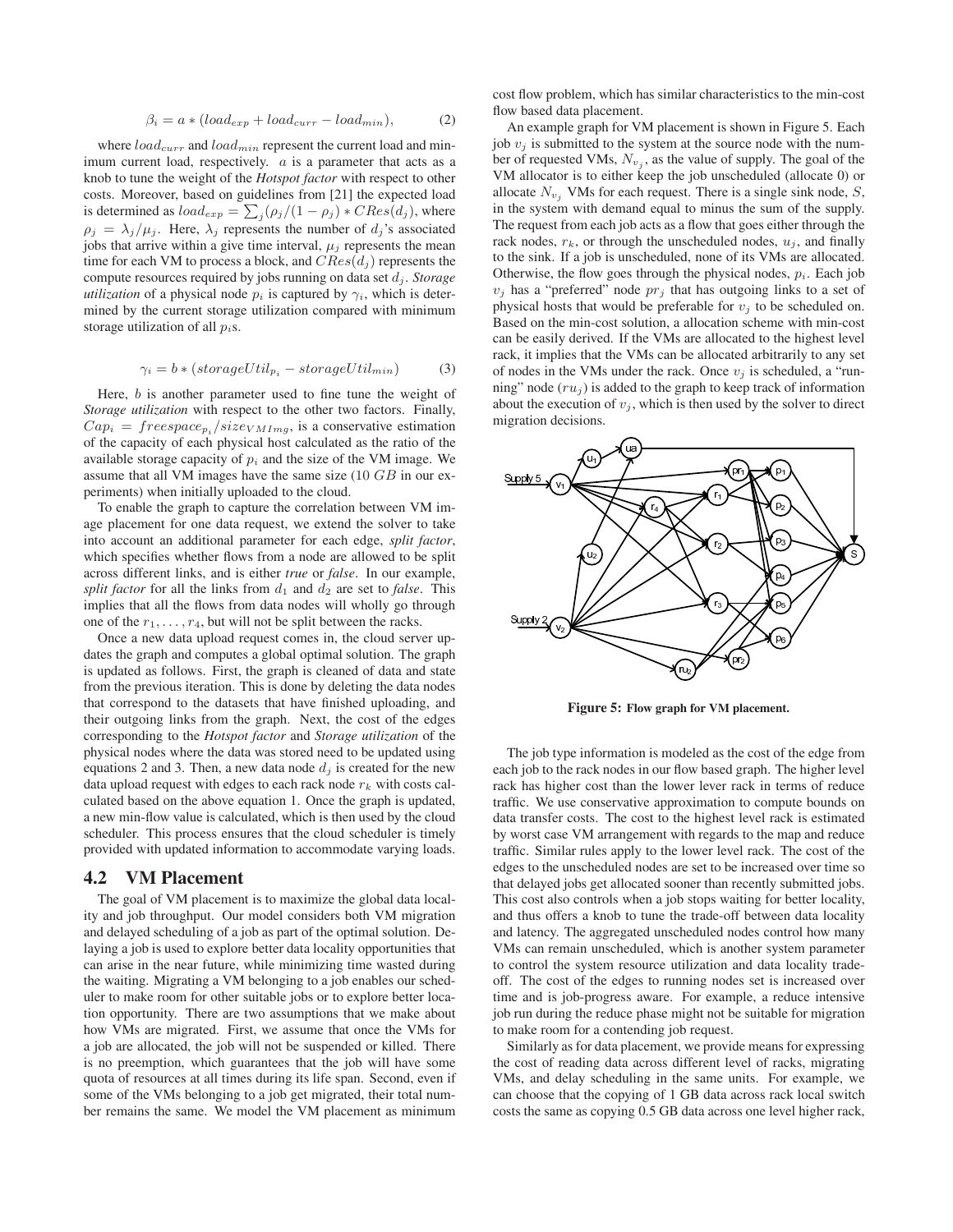|              | Job node                     | Preferred   | Running     | Unscheduled    | Unscheduled                | Rack node      | Physical host   | Sink             |
|--------------|------------------------------|-------------|-------------|----------------|----------------------------|----------------|-----------------|------------------|
|              | set                          | node set    | node set    | node set       | aggregator node            | set            | node set        |                  |
| supply       | $(N_{v_i})$                  |             | $\theta$    | $\theta$       | $\theta$                   |                | $\theta$        | $\sum (N_{v_i})$ |
| Incoming     | N/a                          | job         | job         | job            | all unschedule             | job;           | rack; preferred | physical         |
| link from    |                              |             |             |                | nodes                      | higher         | nodes set:      | host;            |
|              |                              |             |             |                |                            | rack           | running         | unscheduled      |
|              |                              |             |             |                |                            |                | nodes set       | aggregator       |
| Outgoing     | $Back(N_{v_i}, \rho_j)$      | Physical    | Physical    | Unscheduled    | Sink                       | Physical       | Sink            | N/A              |
| link to      | Prefer $(N_{v_i}, \theta_j)$ | host        | host        | aggregator     | $(N_{unsched}, 0)$         | host           | $(N_{vm},0)$    |                  |
| (cap., cost) | $Run(N_{v_i}, \phi_j)$       | $(d_i, 0)$  | $(r_i,0)$   | $(N_{v_i}, 0)$ |                            | $(N_{r_k}, 0)$ |                 |                  |
|              | $U(N_{v_i}, \epsilon_j)$     |             |             |                |                            |                |                 |                  |
| flow         | $N_{v_i}$                    | $0/N_{v_i}$ | $0/N_{v_i}$ | $0/N_{v_i}$    | $\overline{0/N}_{unsched}$ | $0, N_{r_k}$   | 0.1             | $\sum_{i=1}^{n}$ |

**Table 4: Values assigned to the flow graph for VM placement used in CAM.**

or the same as setting up of and starting one VM, or the same as delaying a VM execution by say 10 seconds.

We categorize the various nodes in the graph into different types as shown in Table 4.

- Preferred node set  $(pr_i)$ : These graph nodes point to a set of physical nodes  $p_i$  that have a job  $v_j$ 's associated dataset stored on them. An edge from a preferred node to  $p_i$  has the cost of 0 and the capacity of the number of VM disk images stored on  $p_i$ .
- Running node set  $(ru_j)$ : These are dynamically added nodes that point to  $p_i$ s that are currently hosting the  $v_j$ 's VMs. An edge from  $ru_j$  to  $p_i$  has a cost of 0 and the capacity of the number of VMs running on  $p_i$ .
- Unscheduled node set  $(u_j)$ : These nodes provide information about currently unscheduled jobs.  $u_j$  has an outgoing edge with capacity of  $N_{v_j}$  and cost 0 to a unscheduled aggregator.
- Unscheduled aggregator node (ua): The graph contains a single unscheduled aggregator.  $u$  has an outgoing edge with cost 0 to the sink with capacity of  $N_{unsched} = \sum_{i} (N_{v_i}) M + M_{idle}$ , where M is the total number of VMs that the cluster can support and  $M_{idle}$  denotes the number of idle VM slots allowed in the cluster.
- Rack node set  $(r_k)$ : The rack node  $r_k$  represents a rack in the topology of the cluster. It has outgoing links with cost 0 to its subracks or, if it is at the lowest level, to physical nodes. The links have capacity  $N_{r_k}$  that is the total number of VM slots that can be serviced by its underlying nodes.
- Physical host node set  $(p_i)$ : Each physical host  $p_i$  has an outgoing link to the sink with capacity the number of VMs that can be accommodated on the physical host  $N_{vm}$  and cost 0.
- Sink S: The single sink node with demand  $-\sum (N_{v_j})$ .
- Job node set  $(v_j)$ : This set represents each job node  $v_j$  with supply  $N_{V_j}$ . It has multiple outgoing edges corresponding to the potential VM allocation decisions for  $v_j$ . These edges are discussed in the following:
	- **–** Rack node set  $r_k$ : An edge to  $r_k$  indicates that  $r_k$  can accommodate  $v_j$ . The cost of the edge is  $\rho_j$  that is calculated by the map and reduce traffic cost. If the capacity of the edge is greater than  $N_{v_j}$ , it implies that

the VMs of  $v_j$  will be allocated on some  $p_i$ s on the rack.

- **–** Preferred node set  $(pr_i)$ : An edge from job  $v_i$  to the job wide preferred nodes set  $pr_j$  has capacity  $N_{v_j}$  and cost  $\theta_i$ . The cost is estimated by only the reduce phase traffic, because in this case map traffic is assumed to be  $\Omega$ .
- **–** Running node set  $(ru_j)$ : A link from job  $v_j$  has capacity of  $\overline{N}_{v_j}$  and cost  $\phi_j = c * T$ , where T is the time the job has been executing on the set of machines and  $c$  is a constant used to adjust the cost relative to other costs.
- **–** Unscheduled node set  $(u_i)$ : An edge to the job-wide unscheduled node  $u_j$  has capacity  $N_{v_j}$  and cost  $\epsilon_j$ , which corresponds to the penalty of leaving job  $v_i$  unscheduled.  $\epsilon_j = d * T$ , where T is the time that job  $v_i$  is left unscheduled and d is a constant used to adjust the cost relative to other costs. The *split factor* for this link is marked as true, which means the allocation of all the VMs are either satisfied or be delayed until the next round.

When a VM allocation request is submitted, the flow graph is updated to calculate a new global optimal solution for the VM scheduler. Similar to the update process for data placement, the graph is cleaned by removing unnecessary nodes and edges. For example, for each finished job  $v_j$ , the associated nodes including the unscheduled node  $u_j$ , the preferred node  $pr_j$  and the running node  $ru_j$  are deleted from the graph since the job has released its VM resources. Then, the costs of edges related to the jobs that are still running are updated according to Table 4 to reflect the jobs' current state. Next, a set of new nodes and edges are added into the graph for the current VM allocation request, namely, a job node, a related unscheduled node, and a preferred node. Moreover, the corresponding edge costs are again calculated as described in Table 4.

Once the solver outputs a min-cost flow solution, the VM allocation assignment can be obtained from the graph by locating where the associated flow leads to for each VM request  $v_i$ . Flow to an unscheduled node indicates that the VM request is skipped for the current round. If the flow leads to a preferred nodes set, the VM request is scheduled on that set of nodes. Finally, if the flow goes to a rack node, it implies that the VMs from the job are assigned to arbitrary hosts in that rack.

The number of flows sent to a physical host through rack nodes or preferred nodes set is not higher than the number of available VMs of each physical hosts. This is guaranteed by the specified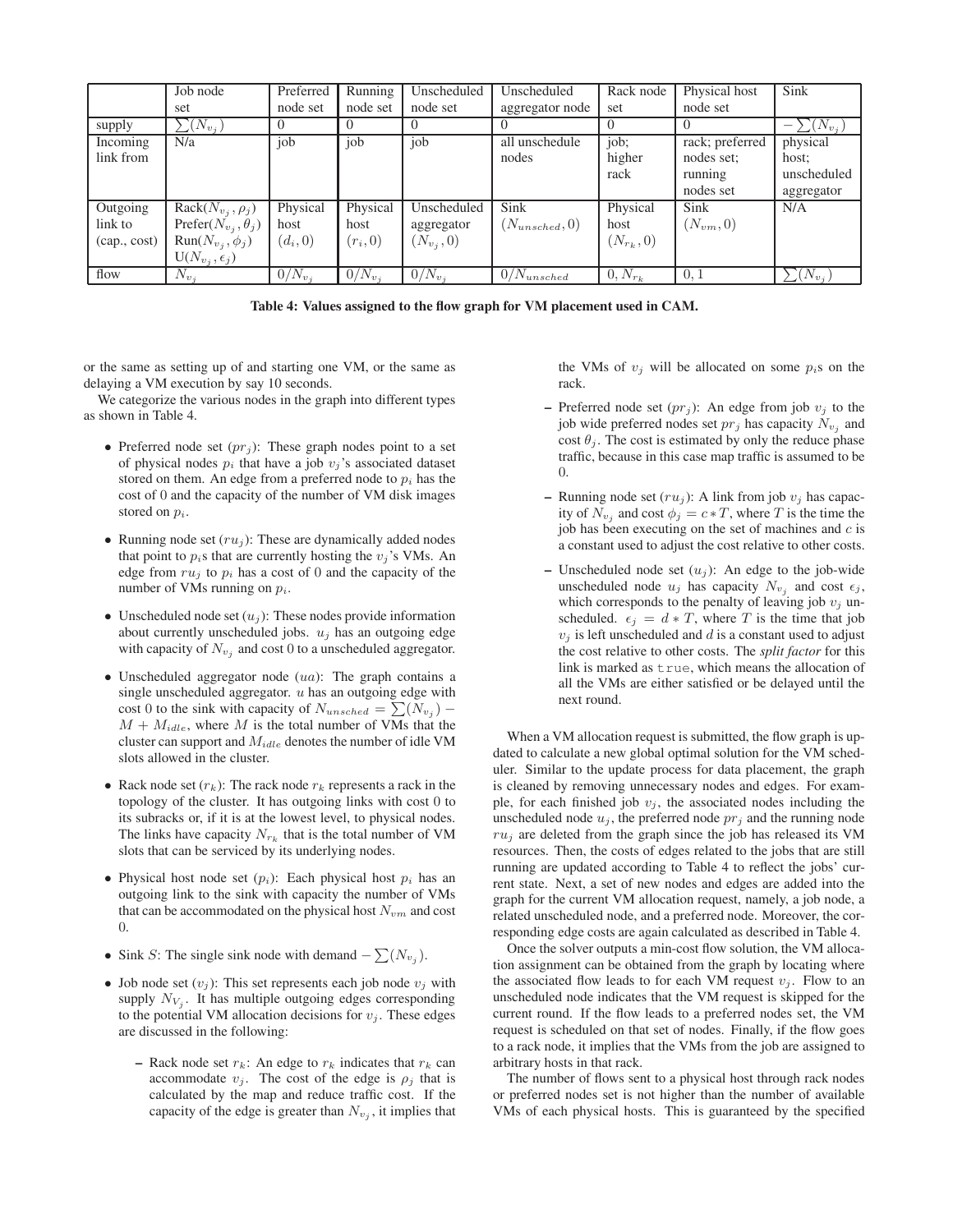link capacity from physical host to sink. Thus, all VM requests that are allocated will be matched to a corresponding physical host.

#### **5. EVALUATION**

In this section we show the effectiveness of our approach through a set of Hive [22] based, I/O-bound micro-benchmarks running on a real cluster. We evaluate CAM's network and storage topology awareness against vanilla Hadoop, as to our best knowledge, CAM is the first technique that reintroduces the concept of data locality by exposing topology information in a cloud setting. We also compare CAM's data and VM placement against a state-of-the-art technique using a mix of workloads on a large simulated cluster.

| Number of jobs $\boxed{21}$ $\boxed{9}$ . |  |  |                     |  |
|-------------------------------------------|--|--|---------------------|--|
| Map tasks / job                           |  |  | 10   50   100   200 |  |

**Table 5: Distribution of job sizes in terms of number of map tasks used for micro-benchmark tests.**

## **5.1 Micro-Benchmark Results**

In this section, we use an I/O intensive workload based on a Hive benchmark to show the effectiveness of topology awareness and storage awareness for task placement. The reported numbers are averages across three runs of a test.

Our cluster consists of 4 RHEL 6.0 physical machines that use KVM as the hypervisor. Each machine has two quad-core 2.4 GHz Intel E5620 processors and 48 GB of main memory. The machines are organized in one rack and are connected to a dedicated Gigabit switch. We launched 23 VMs, 1 master and 22 slaves, on the four physical hosts. Each VM is configured with 1 GB of main memory and two 2.4 GHz vCPUs. Each VM has one map slot and one reduce slot, with a map block size of 64 MB. MapReduce fair scheduler is employed.

We generate a job submission schedule with 50 I/O-intensive Grep jobs using Poisson distribution with job inter-arrival time 10 seconds. To make the comparison consistent, we generate the submission schedule with a submission duration of 554 seconds, record it into a file and use it throughout the experiments. The size distribution of each Grep job for this experiment is shown in Table 5 and is based on the experiments performed by Zaharia et al. [24]. Thus, our schedule is representative of a typical workload of a production MapReduce cluster with a mix of many small jobs with a single map task per job, and a few large jobs with more than 100 map tasks per job. The input for the Grep jobs is generated using Teragen [5], with each map file consisting of 100 M records of size  $0.1K$  for a total input size of 10  $MB$ .

#### *5.1.1 Impact of Network Topology Awareness*

In our first experiment, we use our submission schedule to evaluate the impact of network topology awareness in a CAM-based implementation of Hadoop [5]. For this purpose, we measure the execution time for our schedule. We also measure the achieved locality expressed as the percentage of total Map tasks that are scheduled on the VMs (for VM locality) or physical nodes (for node locality) that have the associated data. As a base case for comparison we use vanilla Hadoop, which is unaware of the actual network topology and in this case cannot determine if two VMs are running on the same node or not.

The results are shown in Table 6. We observe that by exposing topology information to Hadoop, the node locality is improved by 6.4%, and the average job execution time reduces by 8%. Figure 6

| System              | VM       | Node     | Average        |
|---------------------|----------|----------|----------------|
|                     | locality | locality | execution time |
| Hadoop              | 29.1%    | 42.6%    | 48.3 s         |
| CAM-based<br>Hadoop | 29.0%    | 49%      | 34.2 s         |

**Table 6: Impact of network topology awareness on Hadoop performance.**

shows a break-up of the node locality in terms of the number of map tasks for the two studied cases. Observe that network topology information effectively improves the node locality for jobs with 10 and 50 map tasks by 8% and 9%, respectively. Jobs with more than 50 map tasks see a decreasing improvement, because with the increased number of maps in the small cluster the chance of co-locating map tasks on the same node also increases. However, topology awareness is important even in such a small cluster as most MapReduce jobs have fewer than 50 map tasks [24]. Note that the relatively good performance of vanilla Hadoop is due to the fact that the test cluster consists of a small number of physical hosts located on the same rack.



**Figure 6: Breakdown of observed locality for jobs with different number of map tasks, with and without network topology awareness.**

| System    | Average execution time |
|-----------|------------------------|
| Hadoop    | 65.6 s                 |
| CAM-based | 48.3 s                 |
| Hadoop    |                        |

**Table 7: Impact of storage topology awareness on Hadoop performance.**

#### *5.1.2 Impact of Storage Topology Awareness*

In our next experiment, we observe the impact of providing storage topology hints to Hadoop. For this test, we use the 22 VM slaves with local data, and then migrate 6 of the VM images from one physical host to another. This makes  $27\% (= 6/22)$  of the data to become remote. Once again we measure the average job execution time for our schedule. The results are sown in Table 7. We observe that storage awareness can help improve the MapReduce execution time for our job schedule by 26.5%, on average.

These results show that CAM-based Hadoop can provide better performance for Hadoop tasks by exposing network and storage topology information to the Hadoop scheduler.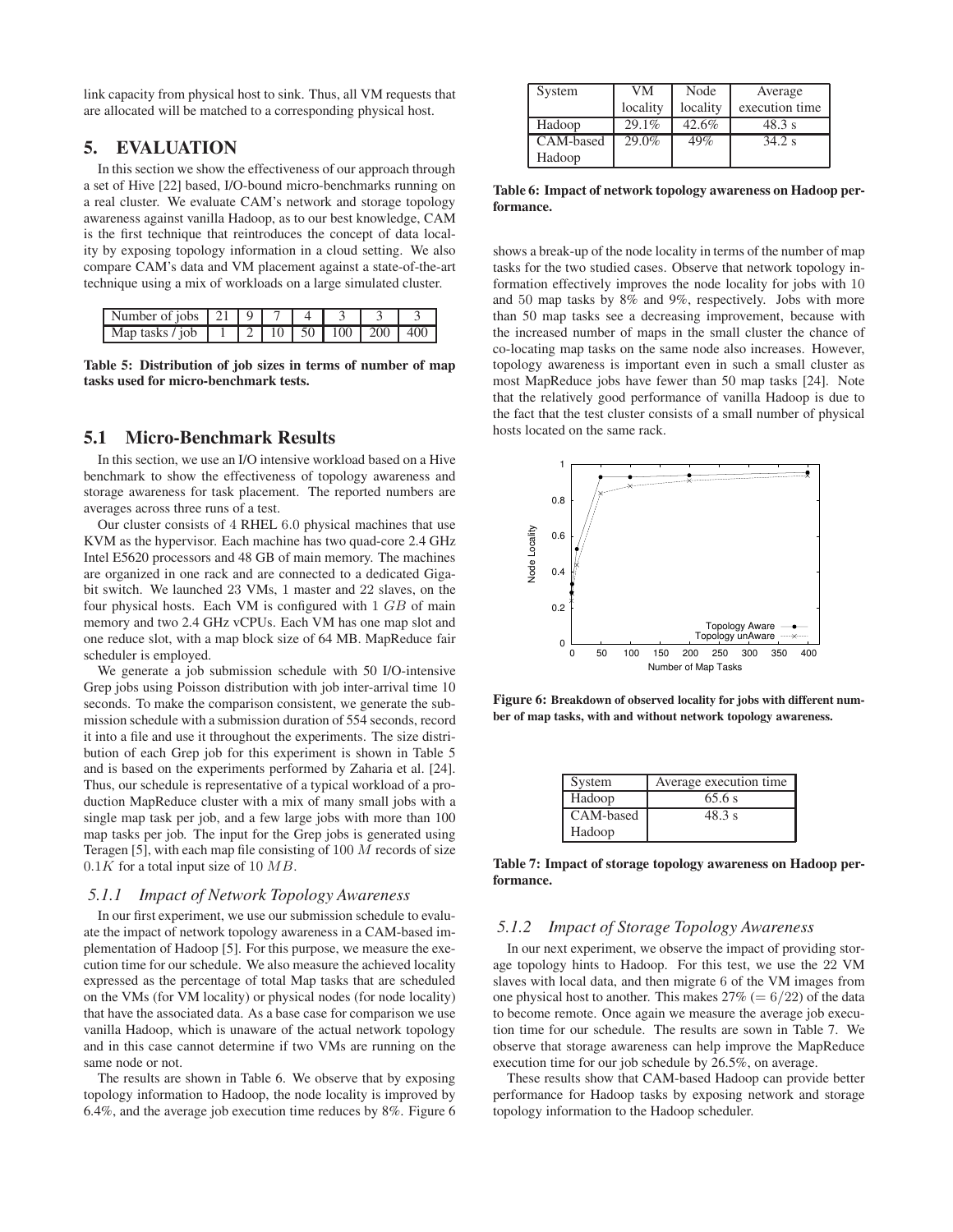

**Figure 7: Execution time for Map-intensive workloads.**



**Figure 8: Fraction of data accessed remotely for Map-intensive workloads.**

## **5.2 Macro-Benchmark Results**

In our next set of experiments, we show the effectiveness of our approach. For this purpose, we extend the simulator PurSim [21] to include the min-cost flow data placement, VM placement, network awareness, and storage awareness mechanisms described in Section 4. PurSim is a network flow level discrete event simulator that simulates the MapReduce execution semantics. Similarly as in previous tests, we generate a schedule with job size distribution based on Zaharia et al. [24] shown in Table 8. For these experiments the interarrival time is randomly generated between 60 and 90 seconds.

| Number of jobs   38   16   14   8 |  |  |                                            |  |  |
|-----------------------------------|--|--|--------------------------------------------|--|--|
| Map tasks / job $\parallel$       |  |  | $\mid$ 2   10   50   100   200   400   800 |  |  |

**Table 8: Distribution of job sizes in terms of number of map tasks used for macro-benchmark tests.**

#### *5.2.1 Data and VM Placement*

In this section, we evaluate the effectiveness of min-cost flow (MCF) Data and VM placements used in CAM. We consider three types of MapReduce workloads, namely Map-intensive, MapReduceintensive, and a workload with a mix of Map, MapReduce, and CPU-intensive jobs.

We consider two data placement strategies, namely load and locality aware (LLA) data placement and MCF data placement. We also consider two VM placement strategies, namely Hybrid VM placement and MCF VM placement. The LLA and Hybrid strategies are defined in Purlieus, and are used as a baseline for comparison to CAM's MCF based approach.

Figures 7, 9, and 11 show the average execution time for the three workloads considered. Similarly, Figures 8, 10, and 12 plot



**Figure 9: Execution time for MapReduce-intensive workloads.**



**Figure 10: Fraction of data accessed remotely for MapReduceintensive workloads.**

the percentage of total data (for the tests) that is accessed remotely across the rack under each combination of VM and data placements for the three studied workloads. For the Map-intensive workload, the combination of MCF VM and data placement produces a  $3x$ speedup over the baseline, which is due to a  $3.3x$  decrease in relative cross rack traffic. On the other hand, the same combination for the MapReduce-intensive traffic produces an  $8x$  speedup with a corresponding 3 fold decrease in network traffic. The MCF placements see the best speedup of  $8.6x$  verses the baseline for the mixed workload, due to the fact that they all but eliminate cross network traffic.

For all workload types using either the MCF data placement combined with the baseline VM placement, or conversely using the MCF VM placement with the baseline data placement, produces a significant speedup. Hence, the MCF graphs constructed for both placement optimization problems successfully optimize the respective factors and produce an optimal solution. Note that combining both techniques does not yield further significant benefit.

#### *5.2.2 Impact of Network Topology Awareness*

In this experiment, we configure our VM cluster to run 100 jobs simultaneously on 192 VMs using Hadoop fair share scheduling mechanism. Table 9 shows that network topology awareness im-

| Network topology | VM locality | Average job    |
|------------------|-------------|----------------|
| awareness        |             | execution time |
| Unaware          | 82%         | 24.6 s         |
| Aware            | 99%         | 22 4 s         |

**Table 9: Impact of network topology awareness on Hadoop performance.**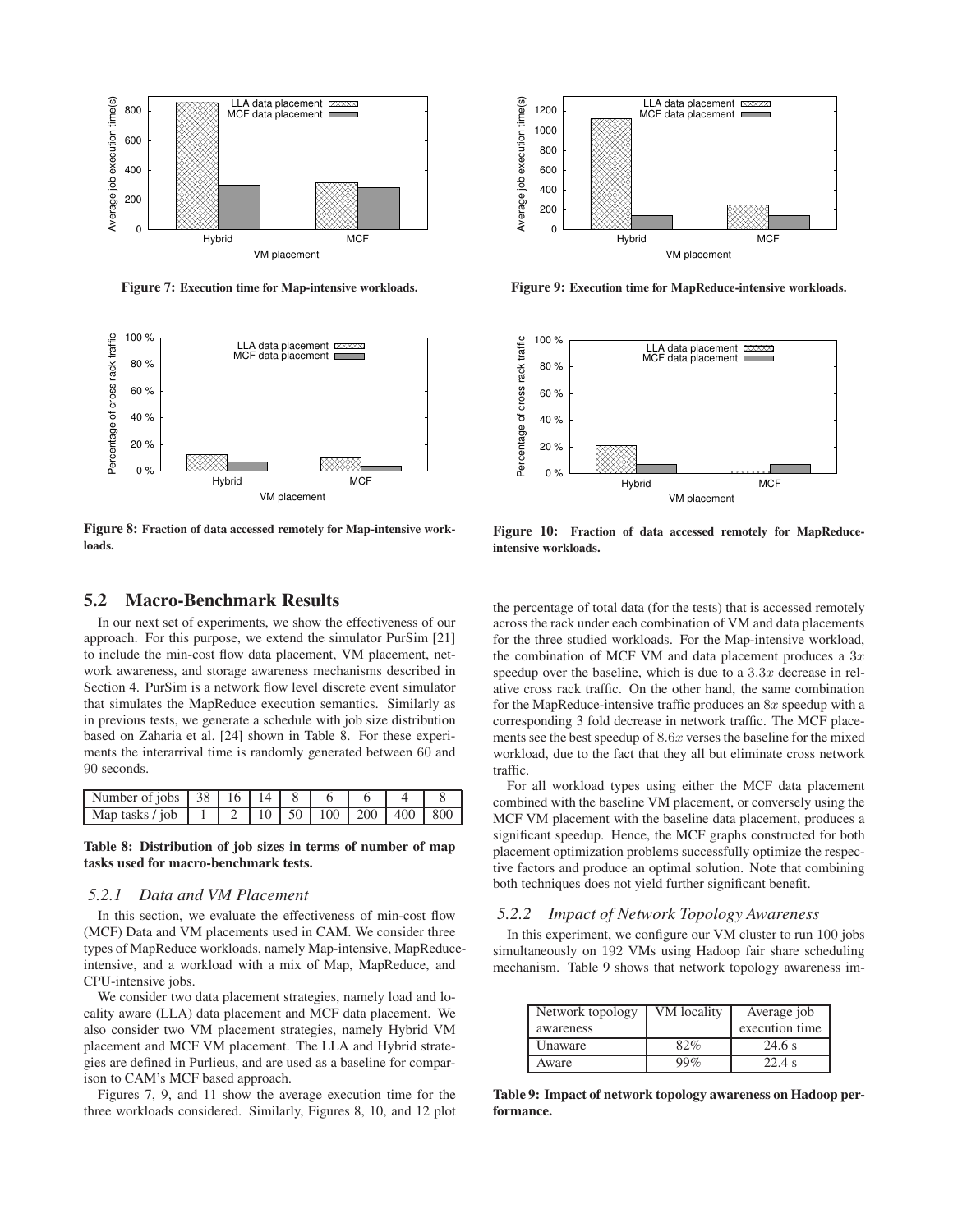

**Figure 11: Execution time for Mixed workloads.**



**Figure 12: Fraction of data accessed remotely for Mixed workloads.**

proves the map tasks locality on average by 7%, and reduces the average job execution time by 9%. Figure 13 shows the breaks up for the percentage of map VM locality with respect to the number of map tasks. We observe that network topology awareness is most effective for jobs that have less than 50 map tasks, improving locality by 24.2% on average.



**Figure 13: Impact of network topology awareness on locality of map tasks broken down in terms of number of map tasks.**

#### *5.2.3 Impact of Storage Topology Awareness*

In our next experiment, we demonstrate the effectiveness of providing storage topology information hints to MapReduce. We vary the number of VM image files that are placed remotely with respect to the physical node where the VM is to be run. First, we measure how loss of VM image locality affects the average execution time.

Figure 14 shows the results. We observe that as more VMs are placed remotely, the average job execution time increases. For example, with 80% remote VM images, the average Mapreduce job execution time worsens 36% compared to the all local images case (0%). As seen from the previous experiments, CAM-based Hadoop achieves all local images using the storage topology information, and thus offers an effective solution for VM placement.



**Figure 14: Impact of storage topology awareness on MapReduce performance in terms of percentage of remote VM images.**

Next, we measure the locality of map tasks achieved with varying VM images placed remotely from their physical host. Figure 15 shows the percentage of the number of local map tasks with varying remote VM images. We see that without exposing storage topology information, the locality of map tasks is decreased. Conversely, the amount of data accessed remotely across the rack increased. Thus, by exposing storage locality, CAM can minimize the cross rack traffic due to remotely accessing VM images.



**Figure 15: Impact of storage topology awareness on MapReduce performance.**

#### *5.2.4 Scalability of CAM*

We now discuss the scalability of our min-cost flow model. In our macro-benchmark experiments we found the overhead to be negligible in a cluster of size 192 after repeated tests. As shown in Quincy [13], even for a large cluster size (thousands of nodes) a similarly-sized flow network can be solved in a few seconds, which is significantly smaller than the running time of typical MapReduce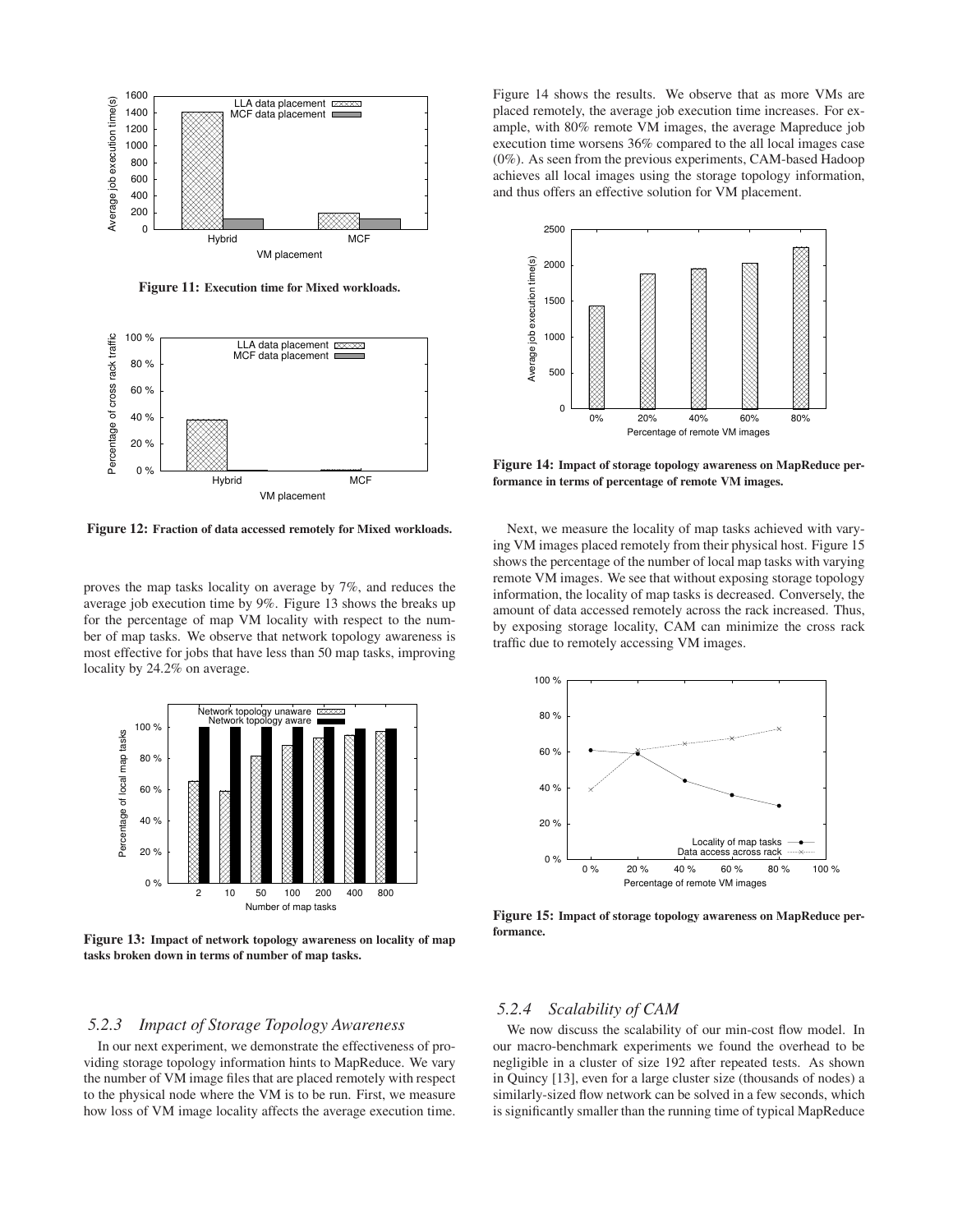jobs. That is because techniques such as successive approximation push-relabel can process large-scale graphs efficiently. Moreover, the overhead of the solver is incurred only once, when the job is submitted for scheduling.

In summary, CAM offers to simultaneously meet the different constrains to co-locate VM and data on physical hosts, and improves overall MapReduce in the cloud application performance.

## **6. RELATED WORK**

Resource allocation for MapReduce in the cloud has received a lot of attention in recent works [13,15,18,21,25]. The project closest to our own is a resource allocation system called Purlieus, developed by Palanisamy et al. [21]. Purlieus arrives at a job-local data and VM placement solution according to heuristics specifically developed for different job types, such as Map-input or Reduce-input heavy. The system defines both data and VM locality, as well as physical machine load, which are similar to the notion of *VM closeness* and *Hotspots* in CAM. Unlike Purlieus, CAM employs a mincost flow based approach, which can consider both VM migration as well as delayed scheduling to arrive at a global optimal placement. Additionally, CAM optimizes for *Storage utilization*, which allows it to do data, as well as CPU utilization, load balancing, consequently improving the overall VM placement. Moreover, CAM uses both the actual location of data and network topology as its inputs, whereas Purlieus relies on the virtual topology which may be different from the physical topology.

LATE [25] improves MapReduce performance in the cloud by performing effective speculative execution to reduce the job running time, while ignoring speculative task locality. CAM is different from LATE in that it couples the data placement, VM placement, and task placement to systematically improve data locality for MapReduce in the cloud.

There are several efforts that focus on MapReduce task scheduling in terms of data locality and fairness. Mantri [3] manages outliers in a resource and cause aware manner on native cluster. Delay scheduling [24] target fairness scheduling while maximize the map tasks locality on native clusters by delaying a task multiple times. Although delay scheduling offers a simple technique to provide better locality, it does not consider global scheduling, thus it loses the opportunity for achieving better performance. Moreover, the effectiveness of delay scheduling relies on the assumption that most tasks comprise of either small or long jobs. Quincy [13] uses similar graph techniques, but it differs from CAM in terms of problem space and associated flow network construction. Quincy strikes a balance between fairness and data locality, while CAM focuses on optimizing data/VM placement of MapReduce applications in the cloud. As a result, the factors encoded in the flow graph (VM closeness, Hotspot, etc.) are fundamentally different from that of Quincy's.

A plethora of VM placement and migration techniques are proposed in the cloud to optimize for minimizing network traffic, energy, meeting SLA requirement, etc. [7, 11, 16, 17, 20, 23]. The VM placement problem is essentially a bin-packing problem for which various heuristics are applied. Such work is different from CAM, because unlike CAM it does not consider data placement and task placement, which are critical for MapReduce applications in the cloud.

## **7. CONCLUSION**

In this paper, we have presented the design of CAM, a platform with an innovative resource scheduler designed to address performance degradation of MapReduce jobs when running in the cloud.

CAM adopts a three level approach to avoid placement anomalies due to inefficient resource allocation: placing data within the cluster that run jobs that most commonly operate on the data; selecting the most appropriate physical nodes to place the set of virtual machines assigned to a job; and exposing, otherwise hidden, compute, storage and network topologies to the MapReduce job scheduler. CAM uses a flow-network-based algorithm that is able to reconcile resource allocation with a variety of other competing constraints such as storage utilization, changing CPU load and network link capacities. Evaluation of our approach using both microbenchmarking and simulation on a 23 VM cluster shows that compared to a state-of-the-art resource allocator, CAM reduces network traffic and average MapReduce job execution time by a factor of 3 and 8.6, respectively.

CAM leads to important follow-on work. While we observe promising results in our experiments, we would like to further tune our min-cost flow model for data and VM placement and validate its effectiveness in larger real VM clusters. The topology information exposed by CAM could be leveraged by other topologysensitive applications. We would like to create a standardized API that could be adopted as a cloud standard such that applications are able to access the service regardless of the specific cloud implementation.

## **8. ACKNOWLEDGMENT**

This paper is based upon work supported in part by the National Science Foundation under Grants CCF-0746832, CNS-1016793, and CNS-1016408. We are thankful to our shepherd Dr. Michela Taufer for her feedback in preparing the final draft of the paper, and to Guanying Wang for his initial ideas on using min-cost flow approach for VM and data placement for supporting virtualized MapReduce.

### **9. REFERENCES**

- [1] The Rackspace Cloud. http://www.rackspacecloud.com/.
- [2] Amazon. Amazon Elastic Compute Cloud (Amazon EC2). http://www.amazon.com/b?ie=UTF8&node= 201590011.
- [3] G. Ananthanarayanan, S. Kandula, A. Greenberg, I. Stoica, Y. Lu, B. Saha, and E. Harris. Reining in the outliers in map-reduce clusters using mantri. In *Proc. 9th USENIX conference on Operating systems design and implementation (OSDI)*, 2010.
- [4] R. Ananthanarayanan, K. Gupta, P. P, H. Pucha, P. Sarkar, M. Shah, and R. Tewari. Cloud analytics: Do we really need to reinvent the storage stack? In *Proc. of USENIX conference on Hot topics in cloud computing (HotCloud)*, 2009.
- [5] Apache Software Foundation. Hadoop. http://hadoop.apache.org/core/.
- [6] S. Baker. How the new york times uses clouds? 2007. http://www.businessweek.com/the\\_thread/ blogspotting/archives/2007/12/how\_ thenew\_yor.html.
- [7] N. Bobroff, A. Kochut, and K. Beaty. Dynamic placement of virtual machines for managing sla violations. In *Proc. 10th IFIP/IEEE International Symposium on Integrated Network Management (IM'07)*, 2007.
- [8] J. Cala and P. Watson. Automatic software deployment in the azure cloud. *Lecture Notes in Computer Science: Distributed Applications and Interoperable Systems*, 6115:155–168, 2010.